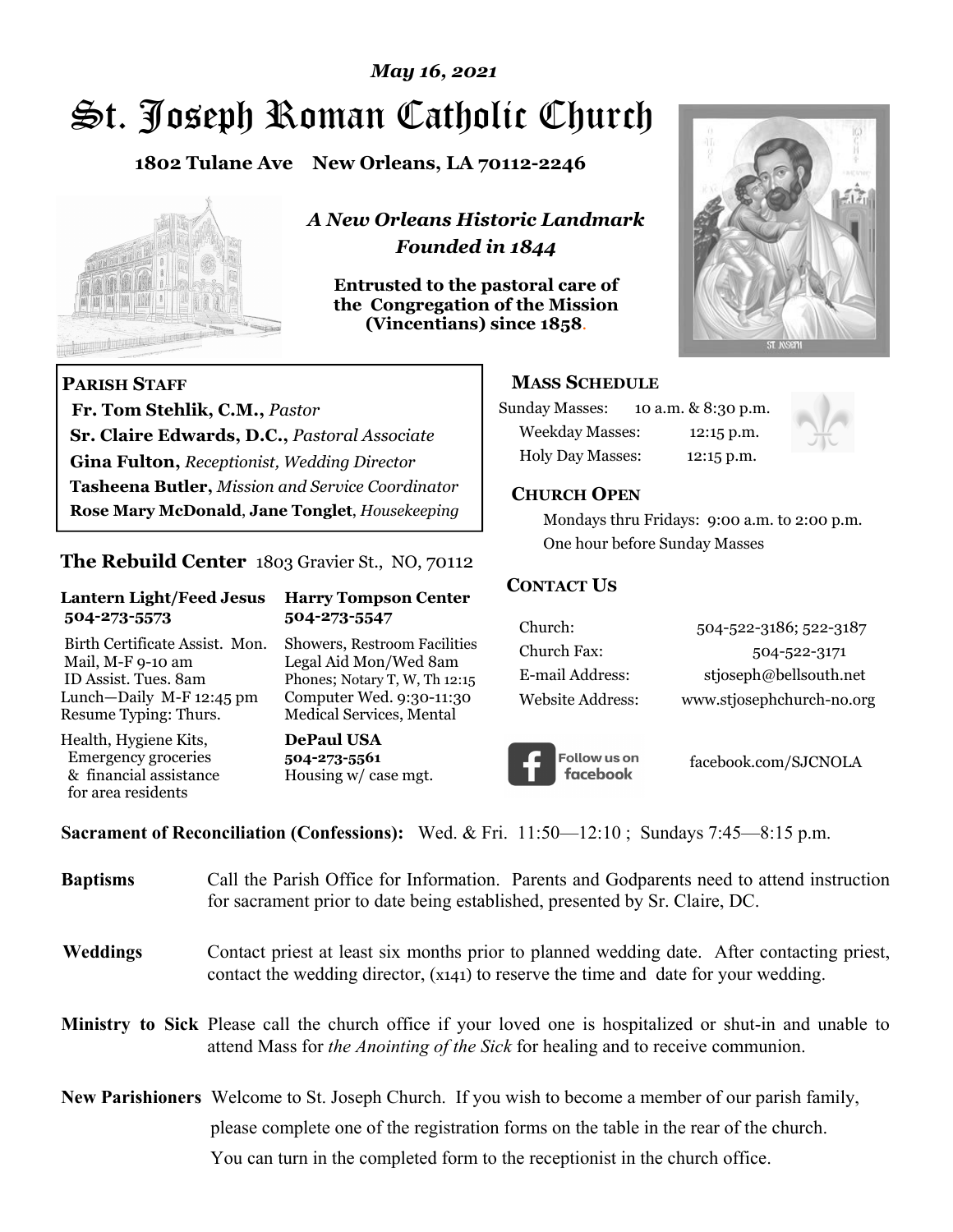

 **10:00 am** *St. Joseph Parishioners and Benefactors* **Nicholas Beninate, Jr. +; Class of 1971 SJS 8:30 pm Mabel R. Kirn +; Martha A. Treen; Joseph Morales, Jr.+; Bernard Eble, II +** 

| Monday, May $17, 2021$ —                                                                   | Sunday, May 16, One in Faith $\#1023$            |
|--------------------------------------------------------------------------------------------|--------------------------------------------------|
| 12:15 pm Mary Ellen Quinn; James Cresanta; Holy Souls                                      | READINGS FOR THE WEEK                            |
| Tuesday, May 18, 2021-St. John I<br>12:15 pm Sr. Anna Raimon; Nancy Pumilia                | Mon: Acts 16:11-15; Ps 149:1-9; Jn 15:26--16:4a  |
| Wednesday, May 19, 2021-Ss. Nereus and Achilleus                                           | Tues: Acts 16:22-34; Ps 138:1-8; Jn 16:5-11      |
| 12:15 pm Sr. Enid Storey +; Dominick Ovalle                                                | Wed.: Acts 17:15, 22 - 18:1; Ps 148; Jn 16:12-15 |
| Thursday, May 20, 2021-St. Bernardine of Sienna<br>12:15 pm Mary Bunting; Bernardine Dupre | Thursday Acts 18:1-8; Ps 98:1-4; Jn 16:16-20     |
|                                                                                            | Friday: Acts 1:15-26; Ps 113:1-8; Jn 15:9-17     |
|                                                                                            | Sat.: Acts 18:23-28; Ps 47:2-10; Jn 16:23-28     |
| Friday, May 21, 2021—St. Matthias                                                          | Sunday: Acts 1:15-26; Ps 103:1-20;               |
| 12:15 pm Susan Spalluto; Teresa Moriarty                                                   | 1 Jn 4:11-16; Jn 17:11-19;                       |

**YOUR PRAYERS ARE ASKED FOR THE FOLLOWING PARISHIONERS , WHO ARE IN NEED OF HEALING:** 

 Dorothy Alexander, Jorge Arzuaga, Beatrice Augustin, Anthony Blaise, Clarke Bordelon, Lawrence & Mamie Brown, Angelle Campbell; John & Cindi Caron, Julianna Chevalier; Betsy Conners, Sue Dakote, Gretchen Delo, Joyce Delo, Mary Duet, John & Kathleen Gebbia, Sylvia Daily-Powell, Joseph Delay, Terry Eggleston, Linda Elwood, Francis Frught, Heather Faircloth, Frances Fiegler, Darrell & Ramona Ford, Donald Frazier, June & Mark Eiserloh, Shirley Gaither, Roselyn Hansen, John Hakanson, Sarah Hollier-Watkins, Marvin Johnston, Jim Karam, Bill Kroetz, Nowell Lacking, Ken & Bette Kussman, Landy Lanza, James Leung, Andrew Marino, Sara Marino, Karen McCoy, Donna Moore, Maura O'Donovan, CHF, Tina Roderfeld, Bernie Saul; Julius Saul; Pippy Sanders, Louise Sonnier, Mel & Gaspar Schiro; Theard Simms, Fr. Tom Stehlik, CM, Virginia Stehlik, Malcolm Taylor, Jane Tonglet, Fritz Tripkovich, Corliss Truhill; Georgiana Prevost, Marion Vaughn, Juanita Ware, Cathleen Ward, Warren Webster, Mary Willis, Lynn Williams,.

# **The Ascension of Our Lord**

The Feast of the Ascension in the Roman Church, marks the fortieth day after Easter Sunday, which commemorates the Ascension of Christ into heaven, according to Mark 16:19, Luke 24:51, and Acts 1:2.

In the Eastern Church this feast was known as *analepsis*, "the taking up", and also as the *episozomene*, the salvation, denoting that by ascending into His glory, Christ completed the work of our redemption.

The terms used in the West, *ascensio* and, occasionally, *ascensa*, signify that Christ was raised up by His own powers. Tradition designates Mount Olivet near Bethany as the place where Christ left the earth. The feast falls on Thursday, forty days after Easter.

It is one of the Ecumenical feasts ranking with the feasts of the Passion, of Easter and of Pentecost among the most solemn in the calendar. The feast has a vigil and, since the fifteenth century, an octave which is set apart for a novena of preparation for Pentecost, in accordance with the directions of Leo XIII.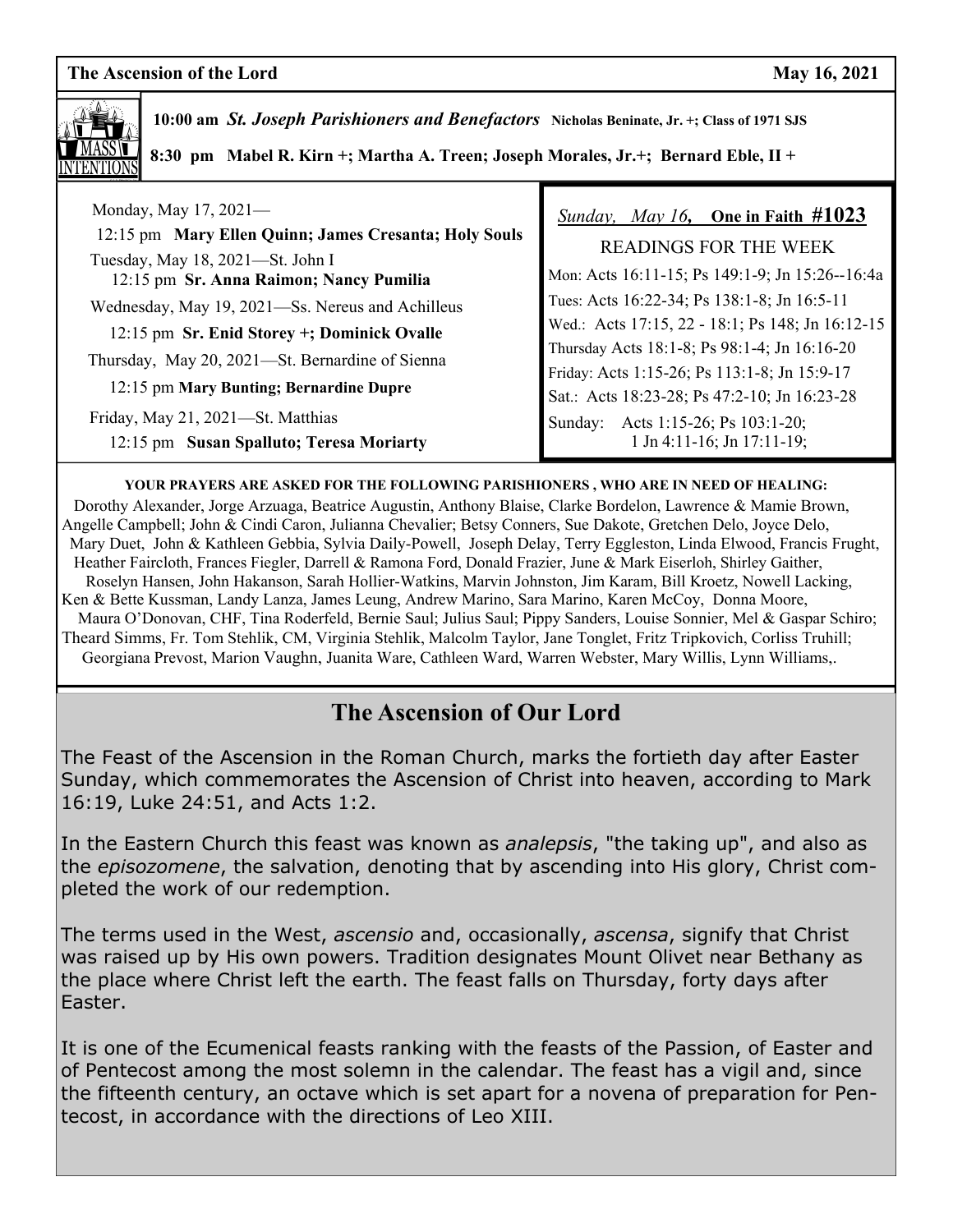Whoever believes and is baptized will be saved. *— Mark 16:16*

**TREASURE & STEWARDSHIP** 

Please pray for **Daniel Dashner**, **Ajani Gibson**, **Michael Lamy**, **Truong Pham** and **Andrew Sanchez** for the Archdiocese of New Orleans, and **Thomas Bamoah** for the Diocese of Yendi, who will be ordained for the priesthood at the Cathedral on On Sat., June 5, 2021.

#### **THE SIGNIFICANCE OF THE ASCENSION**

 The theological unity, or the temporal experience of the early community, made it seem that Jesus' resurrection and his ascension were inseparable aspects of a single mystery. Only in the later writings of Luke and John has further theological reflection helped the Christian community to distinguish different dimensions of this mystery. Tradition has followed the forty-day chronology formulated by Luke. We would miss the point, however, if we were to demand a precise historical chronology of events such as the Resurrection-Ascension that are primarily spiritual in nature and that clearly surpass the bounds of time and space as we know them.

What is important for us to grasp is the significance of the Ascension. For Luke, it is the decisive turning point that marks the end of Jesus' earthly ministry and the beginning of the disciples' Spirit-led ministry and thus the ministry of the whole church down to our own day.



**Go into all the** 

#### **TODAY'S READINGS**

**First Reading** — This Jesus will return in the same way as you have seen him going into heaven (Acts 1:1-11).

**Psalm** — God mounts his throne to shouts of joy: a blare of trumpets for the Lord (Psalm 47).

**Second Reading** — God seated Jesus at his right hand in the heavens (Ephesians 1:17-23)

Gospel — The Lord Jesus was taken up into heaven and took his seat at the right hand of God (Mark 16:15-20).

The **Annual Blue Mass for First Responders** of Jefferson Parish will be held at St. Catherine of Siena on Sunday, May 30, 2021, at 11:00 AM. This is sponsored by the Knights of Columbus.

The **Peter's Pence collection** is a gesture of solidarity through which every member of the faithful can participate in the activity of the Pope as Pastor of the universal Church. "The faithful's offerings to the Holy Father through the Peter's Pence Collection are destined to Church needs, to humanitarian initiatives and social promotion projects, as well as to the support of the Holy See." The collection will be taken up next Sunday, May 23, 2021.

**Christ in the City**, returns this spring! The hour of Eucharistic Adoration and Sacrament of Reconciliation for young adults in their late teens, 20s, and 30s, on June 1st at 7:15 PM at St. Rita, [2729 Lowerline St.] There will be no social hour to follow the June gathering. For more information, please contact James Behan, at yam@arch no.org. Christ in the City is sponsored by the CYO/Youth & Young Adult Ministry Office of the Archdiocese of New Orleans.

# **Pope Francis'** *May* **Intention Fundamental Rights**

 Let us pray that those in charge of finance will work with governments to regulate the financial sphere and protect citizens from its dangers.

#### **SANCTUARY CANDLE AND MASS INTENTIONS**

 The Sanctuary Candle is burning this week to pray for **Nancy Pumilia.** To reserve the Sanctuary Candle in memory of someone or for a special intention, call the church office (504-522- 3186). The offering is \$15 for one week. The offering for Mass intentions is \$5.00.

#### **CHARTER FOR THE PROTECTION OF CHILDREN AND YOUNG PEOPLE**

In response to the Charter for the Protection of Children and Young People from the United States Conference of Catholic Bishops, the Archdiocese of New Orleans continues to make the Hot Line available for anyone who has been hurt or sexually abused by anyone who works for the Church. The Hot Line continues to be available; the number is (504) 522-5019. In continuing our commitment to support and to heal, we invite and encourage individuals who have been hurt or sexually abused recently or in the past by clergy, religious or other employees of the Archdiocese to call our Hot Line and your message will be received confidentially by a mental health professional. Anyone can make a direct call during regular business hours to the Victims' Assistance Coordinator at (504) 861-6253.

 **May 9, Parish..……….……\$ 7,438..00** *Thank you for your generosity*